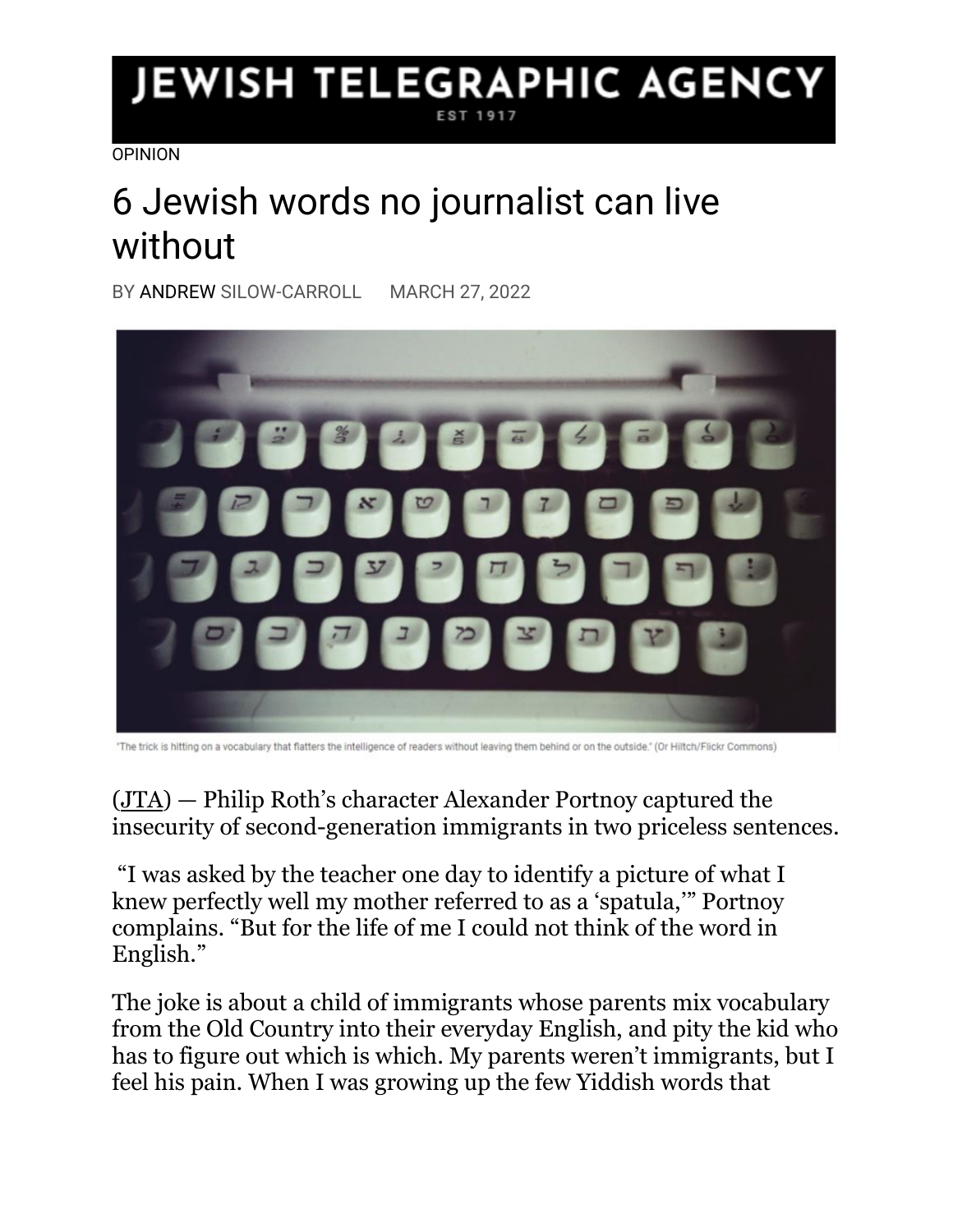sprinkled their vocabulary had essentially entered the English dictionary. I developed my "Jewish" vocabulary later in life, after time spent in Israel, classrooms, synagogues and in a series of Jewish workspaces.

I'm Portnoy with a difference: I know which words are Yiddish and Hebrew, but I can't think of the words in English that do as good a job.

This comes up in my work at a Jewish media company. Journalism has its own specialized vocabulary, with talk of "ledes" and "nut grafs," "sigs" and "kickers." But there are also Jewish words for which there are no satisfactory substitutes in the newsroom.

Consider "nafke minah," a Talmudic phrase that means something like, "What is the practical difference?" It's a useful tool for examining in what ways the thing you are writing about is fresh or different from some other thing, or if it advances a developing story. It's a close cousin of "hiddush" (or "[chidush,](https://jel.jewish-languages.org/words/1345)" not to be confused with kiddush), Hebrew for a fresh insight. If something doesn't pass the nafke minah or hiddush test, it may not be news.

Similarly, "tachlis" ("tachlit" in Modern Hebrew) is indispensable in describing the main or operative point of something. Think of "brass tacks" or "bottom line" in English. I want to use the word whenever I am reading a story with a meandering opening and am restless to get to the main point, or if I suspect a source is dancing around a subject. It's the difference between an organization saying "it is our goal to actualize new modalities for young Jews to engage in lasting relationships" and "we are a dating app."

"Pshat" (rhymes with spot) is the plain meaning of something, stripped of "drash" (rhymes with "wash"), or interpretation. It's essentially the who, what, where and when without the why. Reporters can be itchy to get to the interpretation of a news event; editors can be cranky in demanding that they first stick to the facts. *Just give me the pshat*. (Not that I am allergic to drash: It is also the role of journalists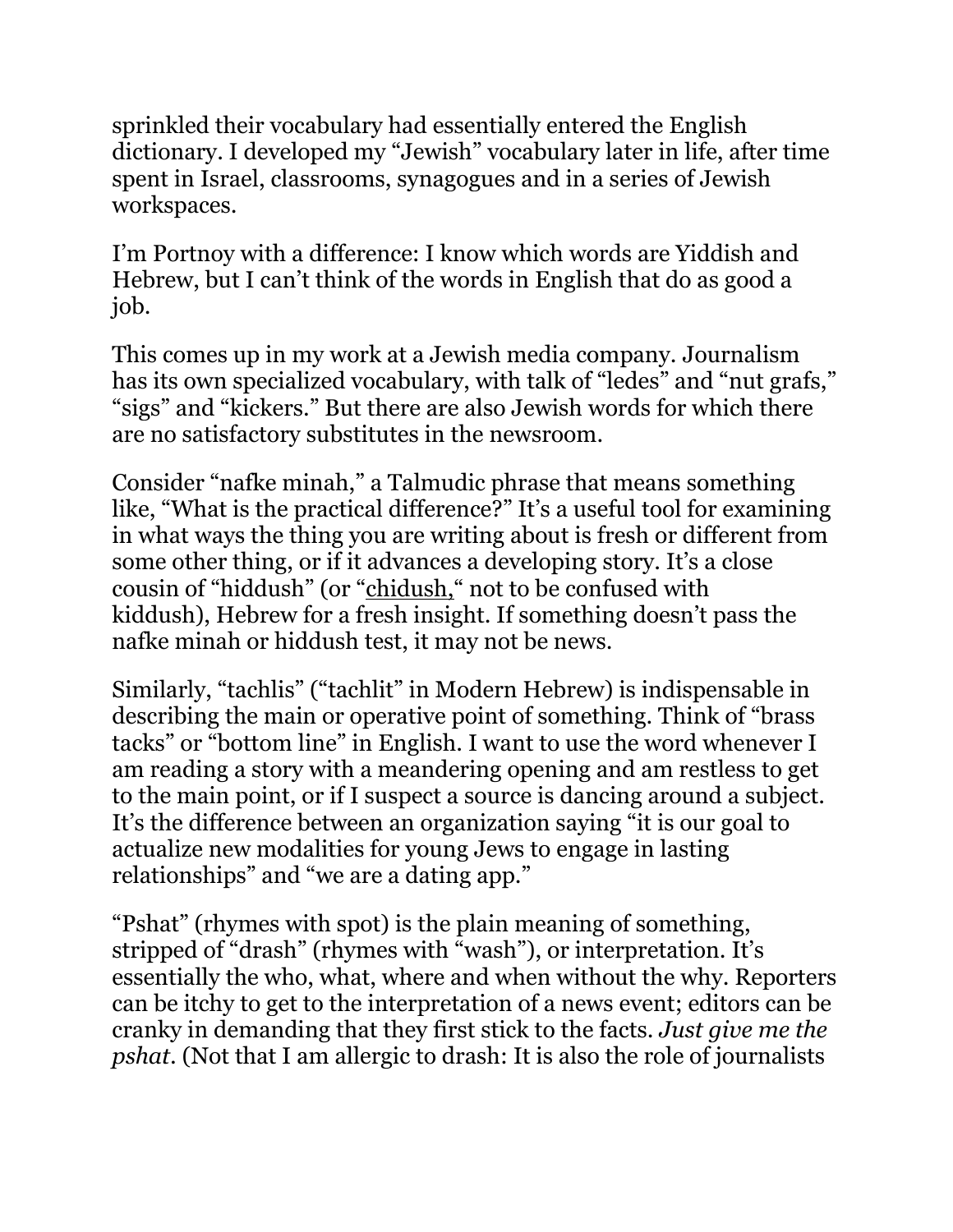to interpret an event or phenomenon for the reader, once they have lined up the facts.)

"Nisht ahin nisht aher" is a Yiddish phrase my father used, meaning "neither here nor there," or maybe, "neither fish nor fowl." To me it describes a piece of writing that doesn't know yet what it wants to be. Is this a profile of a bagel-maker or a story about the inexplicable popularity of the cinnamon raisin variety?

I polled my colleagues for the Jewish vocabulary they either use only in Jewish settings, or wish they could use outside the bubble. There were the untranslatable usual suspects like "davka" and "mamash" and "stam" and that Swiss Army knife of interjections, "nu."

Which is not to suggest that my colleagues share a vocabulary or frames of reference, Jewish or otherwise. Hebrew Union College's Sarah Bunin Benor studies the language of contemporary American Jews and has written about the ways their vocabulary tracks with their Jewish biographies: the older Jews steeped in Yiddishisms, younger Jews who have brought more Hebrew into the Jewish-English vocabulary, devout Jews who speak a Hebrew/Yiddish/Aramaic patois [known as Yeshivish.](https://forward.com/schmooze/198955/why-i-use-yeshivish/) There are proud Jews who have very little "Jewish" in their language and "insiders," like me, who slip in and out of different Jewish skins depending on their audience.

And Benor's [latest project, tracking historical and living Jewish](https://www.jewishlanguages.org/)  [languages,](https://www.jewishlanguages.org/) demonstrates the linguistic diversity of the Jews beyond Ashkenazi Europe. (Benor's side project, the indispensable [Jewish-](https://jel.jewish-languages.org/)[English Lexicon](https://jel.jewish-languages.org/), introduced me to the Ladino gesundheit: "Bivas, kreskas, enfloreskas!" ["Live, grow, thrive!"])

Because of that variety of experiences and influences, I am hesitant to inflict my Jewish vocabulary on my colleagues – or, for that matter, on our readers. It is a challenge for anyone working in ethnic or specialized media: How much jargon do you use? In our case, do we use or need to explain words like shul, shiva, haredi or havurah? Is too much untranslated and unexplained specialty language just one more